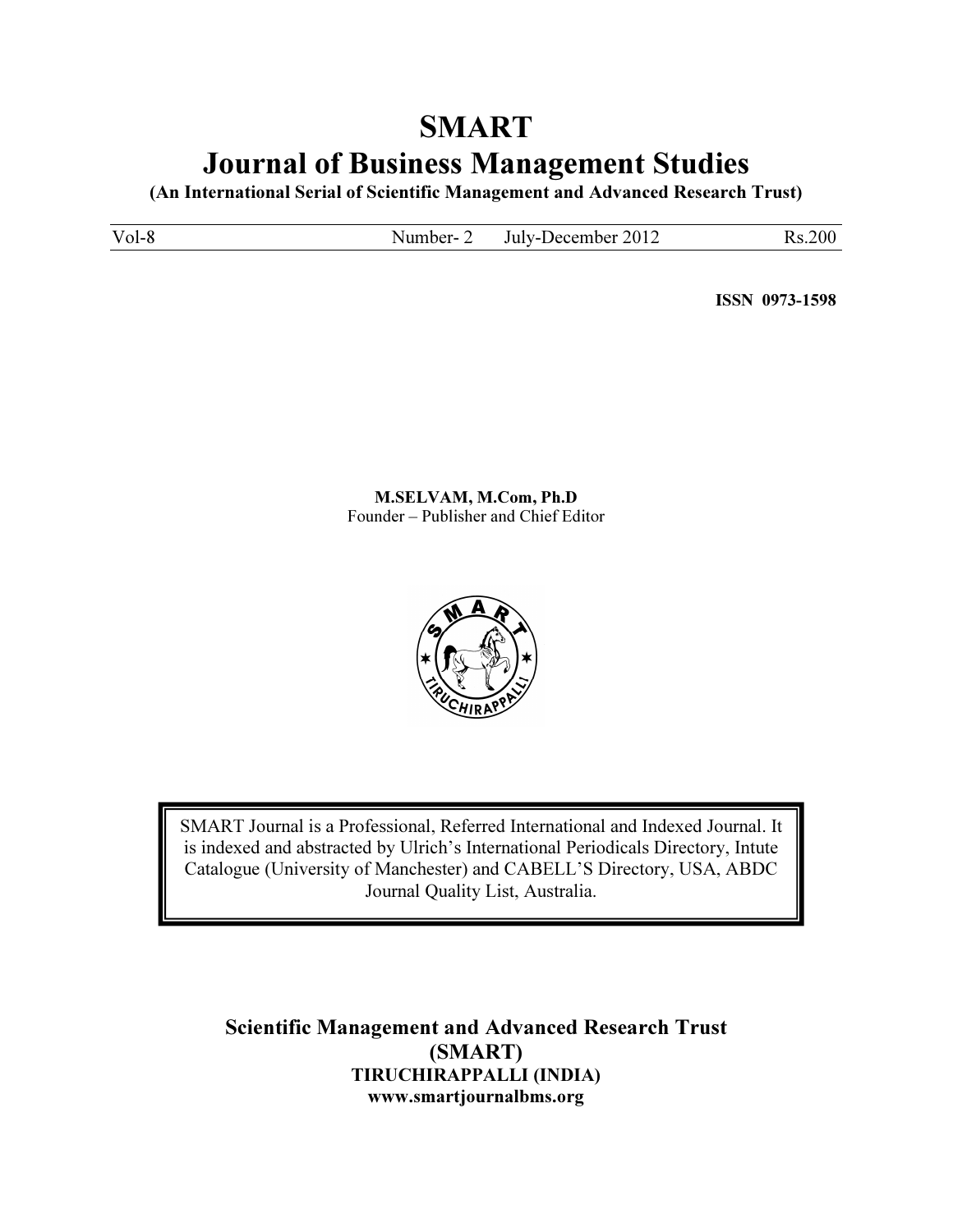# **ROAD MAP TO IFRS CONVERGENCE IN INDIA – REALISTIC OR FANTASY?**

# **Sankaran Venkateswar &**

**Joseph Hilborn** Trinity University, San Antonio, Texas, USA

#### *ABSTRACT*

*India's convergence with International Financial Reporting Standards (IFRS) was to take place in three phases. Large Companies, included in the Nifty 50, the top 50 stocks listed on the National Stock Exchange, or the Bombay Stock Exchange Sensitivity Index, or that have a net value over Rs1000 crores (\$224 million), were supposed to convert their balance sheets in line with IFRS, beginning April 1, 2011. Companies, not covered in the initial phase with more than Rs500 crores, are to make the switch in April of 2013 while the other listed companies are to follow in 2014. Despite issuing the IFRS-Converged Standards in February 2011, Indian Regulators did not implement the new standard on April 1, 2011. The delay can be attributed to concerns over a lack of resolution on taxation issues. The missed target date for convergence, has left many people wondering when India will begin to converge. It has been suggested that the date for mandatory convergence could be pushed back to April 1, 2012. However, because changes to IFRS would be implemented in 2013, it could make the switch to IFRS in 2012 a costly waste of energy and resources. In addition, India's proposed Direct Tax Code, that is due in 2012, does not reference the IFRS.*

*Keywords : IFRS Convergence, Accounting Standard, IASC, IASB, ICAI*

#### **Introduction**

International Financial Reporting Standards1,2,3, are accounting standards issued by the International Accounting Standards Board (IASB) and its predecessor, the International Accounting Standards Committee (IASC). The IASB uses a principles based approach in developing accounting standards. Principles based standards focus on establishing general principles derived from the IASB framework. As a result, there is limited guidance while applying general principles to entities or industries

and the use of professional judgement is advised. The IASB has taken this approach to promote substance over form. That is to say, to encourage companies and auditors to step back and consider the underlying accounting principle rather than simple compliance to the letter of the rule.

#### **Brief History of IAS**

Several institutions have had a noticeable impact on the efforts to synchronise accounting standards. Two of the most important contributors were the International Accounting

SMART Journal of Business Management Studies Vol. 8 No. 2 July - December 2012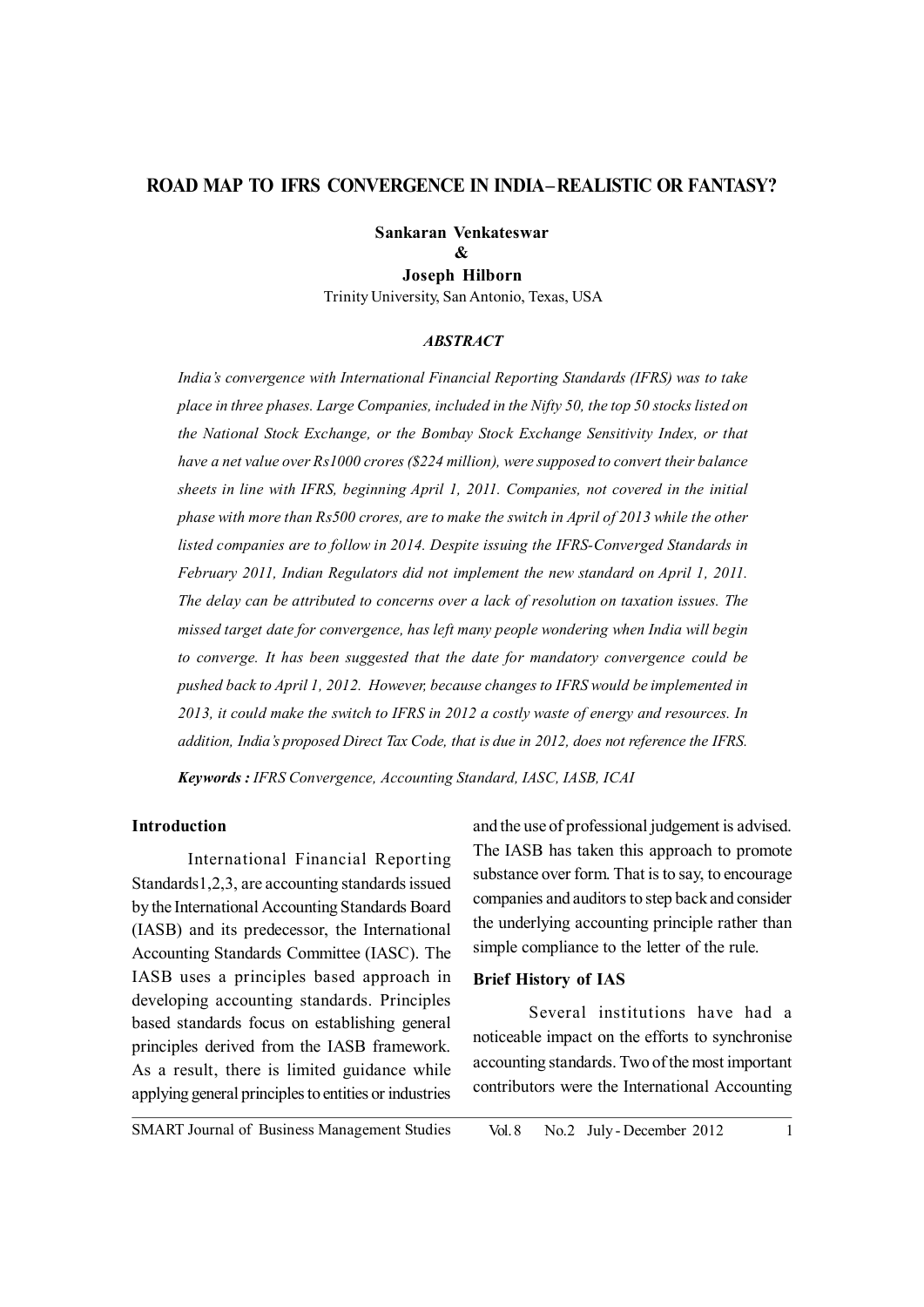Standards Committee (IASC), which would later become the International Accounting Standards Board (IASB), and the International Organization of Securities Commissions (IOSCO).

# **International Organization of Securities Commissions (IOSCO)4**

The International Organization of Securities Commissions was established in 1974 to provide a framework in which securities agencies in the Americas, could provide information and advice to agencies of emerging markets. In 1986, the IOSCO allowed other regulatory agencies to join its membership. Today, the IOSCO is the leading organization for securities regulators around the world, with 177 members from 100 different countries.

The goal of the IOSCO is to ensure better regulation of the markets on both the domestic and international levels. IOSCO works towards facilitating cross-border securities offerings and listings by multinational issuers. IOSCO has advocated the adoption of a set of international accounting standards for crossborder listings to facilitate a greater market for foreign securities.

# **International Accounting Standards Committee (IASC)**

The leading professional accounting bodies of 10 countries established the International Accounting Standards Committee in 1973 to formulate a set of international accounting standards. The IASC was funded by contributions from member bodies, multinational companies, financial institutions, and accounting firms.

During its lifetime, the IASC approached harmonization with the lowest common denominator mentality. This often allowed companies to choose from a variety of options on how to report different activities. This approach, which lasted until 1993, introduced little to no comparability of financial statements across countries. In 1987, the IOSCO became a member of the IASC's Consultative Group. In 1993, the IOSCO and IASC began to develop a core set of 30 international standards. By 1998, the IASC had completed the development of its 30 core standards and in May of 2000, the IOSCO recommended that securities regulators permit foreign issuers to use the core IASC standards while listing their securities.

# **International Accounting Standards Board (IASB)5**

The IASC faced many criticisms. Among those criticisms were the accusations that the IASC had questionable independence and technical expertise. In 1999, the IASC Strategic Working Party designed a solution and the result was the International Accounting Standards Board (IASB) on April 1, 2001. The IASB took over from the IASC as the formulator of international accounting standards. The formation of the IASB shifted the focus from a harmonization effort to a new mentality of global standard setting.

The IASB is organized under an independent foundation called the IFRS Foundation.The governance and oversight of the activities, undertaken by the IFRS Foundation and its standard-setting body, rest with its Trustees, who are also responsible for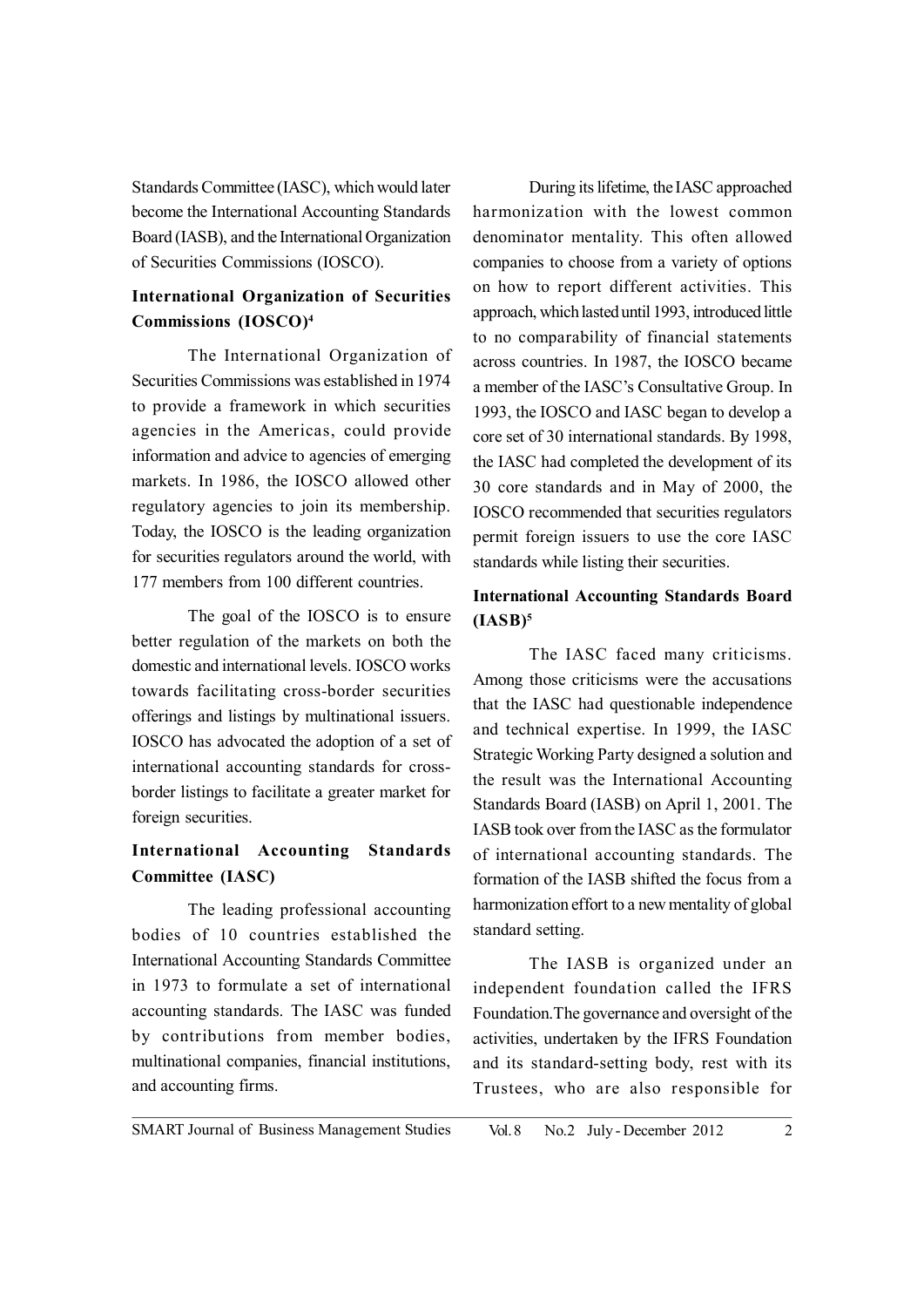safeguarding the independence of the IASB and ensuring the financing of the organization. The Trustees are publicly accountable to a Monitoring Board of public authorities.

# **History of The Institute of Chartered Accountants of India6,7**

The Institute of Chartered Accountants of India (ICAI) is a statutory body established under the Chartered Accountants Act of 1949 for the purpose of regulating the profession of Chartered Accountants in India. The origin of the ICAI can be traced back to the 1930s. The Indian Accountancy Board (IAB) was created in 1932 and was one of the main institutes involved in the creation of the ICAI. The IAB intended to develop into an autonomous accounting profession, independent of the Government. By the time India received its independence, the IAB's plan had not come to fruition. The IAB pushed hard to create an independent private accounting institute but the Ministry of Commerce (MC) and the Ministry of Finance (MF) inserted themselves into the creation process and the result was a very different institutional structure than that envisioned by the IAB.

The ICAI gained some authority from its statutory basis and from the governmental backing but the ICAI wanted to establish itself as the leader of a "reputable profession." The ICAI attempted to do this through strong procedures and processes and strong regulation of its members. The ICAI did this in an attempt to pre-empt any interference by the Government and to prevent the development of a rival professional accounting organization. As a result,

the ICAI modeled itself after the British design, that of a private sector professional body, setting its own examinations and training regulations.

Today the ICAI is the second largest accounting body in the world, with 167,000 members spread throughout India and around the globe. The role of the ICAI today has been refined to include:

- To Regulate the Profession of Accountancy
- Education & Examination of Chartered Accountancy
- Exercise Disciplinary Jurisdiction
- Input to Government on Policy Matters
- Ensuring Standards of Performance of Members
- Formulation of Accounting Standards
- Prescription of Engagement and Quality Control Standards
- Laying down Ethical Standards
- Continuing Professional Education
- Financial Report Review
- Monitoring Quality through Peer Review
- Conducting Post Qualification Courses

## **Road to Convergence with IFRS8,9**

India's convergence with IFRS was to take place in three phases. Large companies, included in the Nifty 50, the top 50 stocks listed on the National Stock Exchange, or the Bombay Stock Exchange Sensitivity Index, or that have a net value over Rs1000 crore (\$224 million), were supposed to convert their balance sheets in line with IFRS beginning April 1, 2011.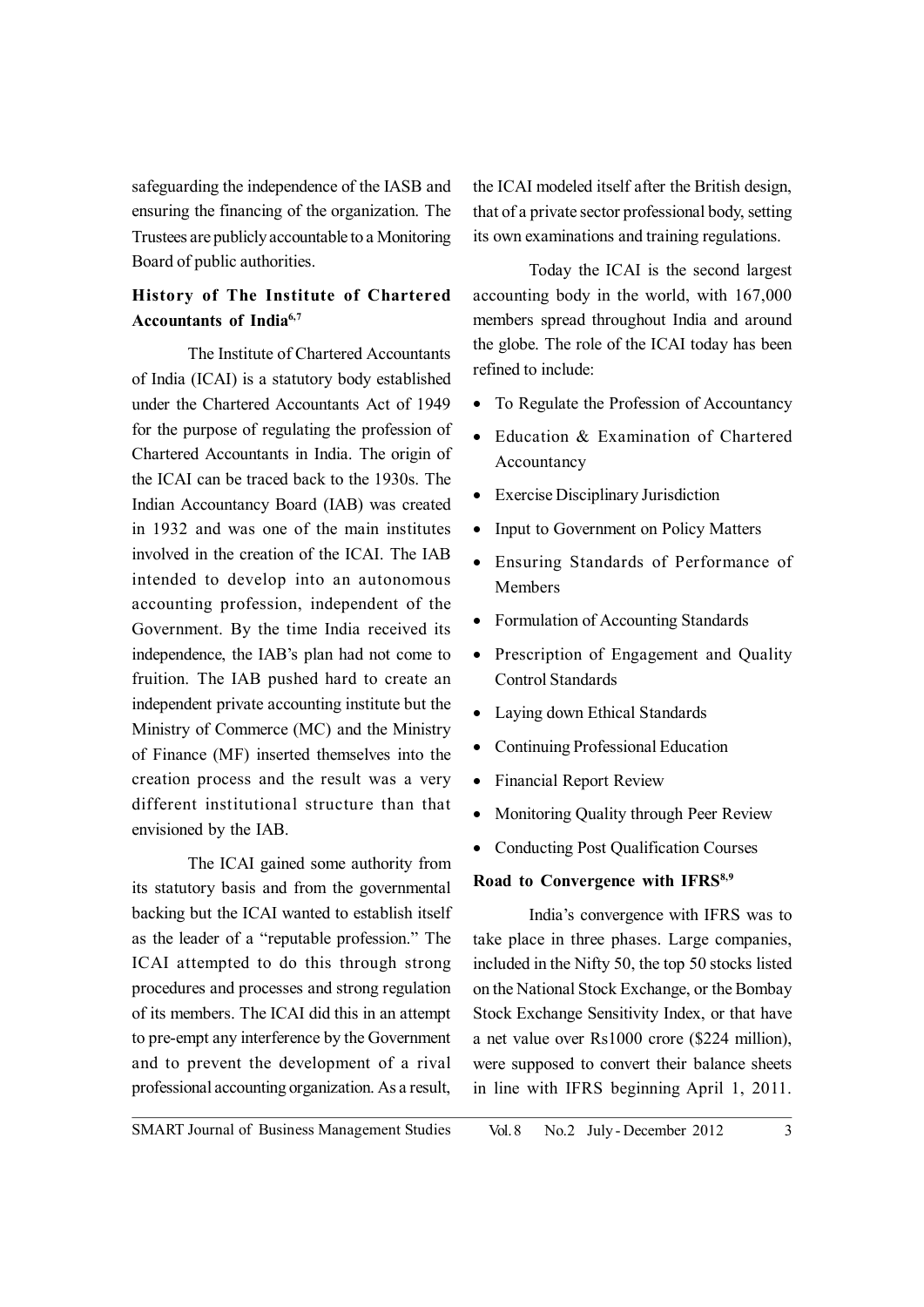Companies, not covered in the initial phase with more than Rs500 crore, are to make the switch in April of 2013 while the other listed companies are to follow in 2014.

Despite issuing the IFRS-Converged Standards in February 2011, Indian Regulators did not implement the new standard on April 1, 2011. The delay can be attributed to concerns over a lack of resolution on taxation issues. The missed target date for convergence, has left many people wondering when India will begin to converge. It has been suggested that the date for mandatory convergence could be pushed back to April 1, 2012. However, because changes to IFRS would be implemented in 2013, it could make the switch to IFRS in 2012 a costly waste of energy and resources. In addition, India's proposed Direct Tax Code is due in 2012 and does not reference IFRS.

## **Tax Concerns10**

One of the biggest potential problems for convergence is the country's tax system. Currently it is lagging behind. Tax strategy, with regards to IFRS, is not yet clear and even though the change is expected to be tax neutral, it is still a major concern.

Jamil Khatri, head of KPMG's IFRS practice in India, said, "Companies may need to maintain separate records for tax purposes. The need to maintain dual records and get them audited could be a problem." Others contend that it is unlikely that the few companies in Phase One will be taxed based on IFRS numbers. In addition, many of the smaller companies will not be covered by any of the phases and will continue to apply India GAAP.

India's proposed Direct Taxes Code is due in 2012 and does not mention IFRS. The ambiguity caused by the lack of guidance is a major concern for those preparing to converge with **IFRS** 

Prabhkar Kalavacherla, a member of the IASB, admits that there would be some shortterm pains moving to IFRS but that the "longterm benefits outweigh the short-term costs." The road to convergence cannot be completed without clear tax impacts. It is imperative that policy makers do more to relieve the fears of taxpayers by providing more guidance and clarity on tax issues. The key differences between Ind AS and IFRS are listed in **Table- 1**.

# **Ind AS 101: First-time Adoption of Indian Accounting Standards**

## *Date of transition*

Under the IFRS, the date of transition is the beginning of the earliest period for which an entity presents full comparative information. Ind AS sets a mandatory transaction as the beginning date of the financial year on or after April 1, 2011. However, under Ind AS, entities have an option to present a memorandum of comparative information. If a company chooses to present comparative information, it would have two transition dates, one for the comparative period for memorandum reporting and another for the primary reporting period, as well as other additional obligations to present comparative reclassified numbers.

#### *Comparative Requirements*

Under both Ind AS options, companies would be required to present earlier year financial information prepared under the previous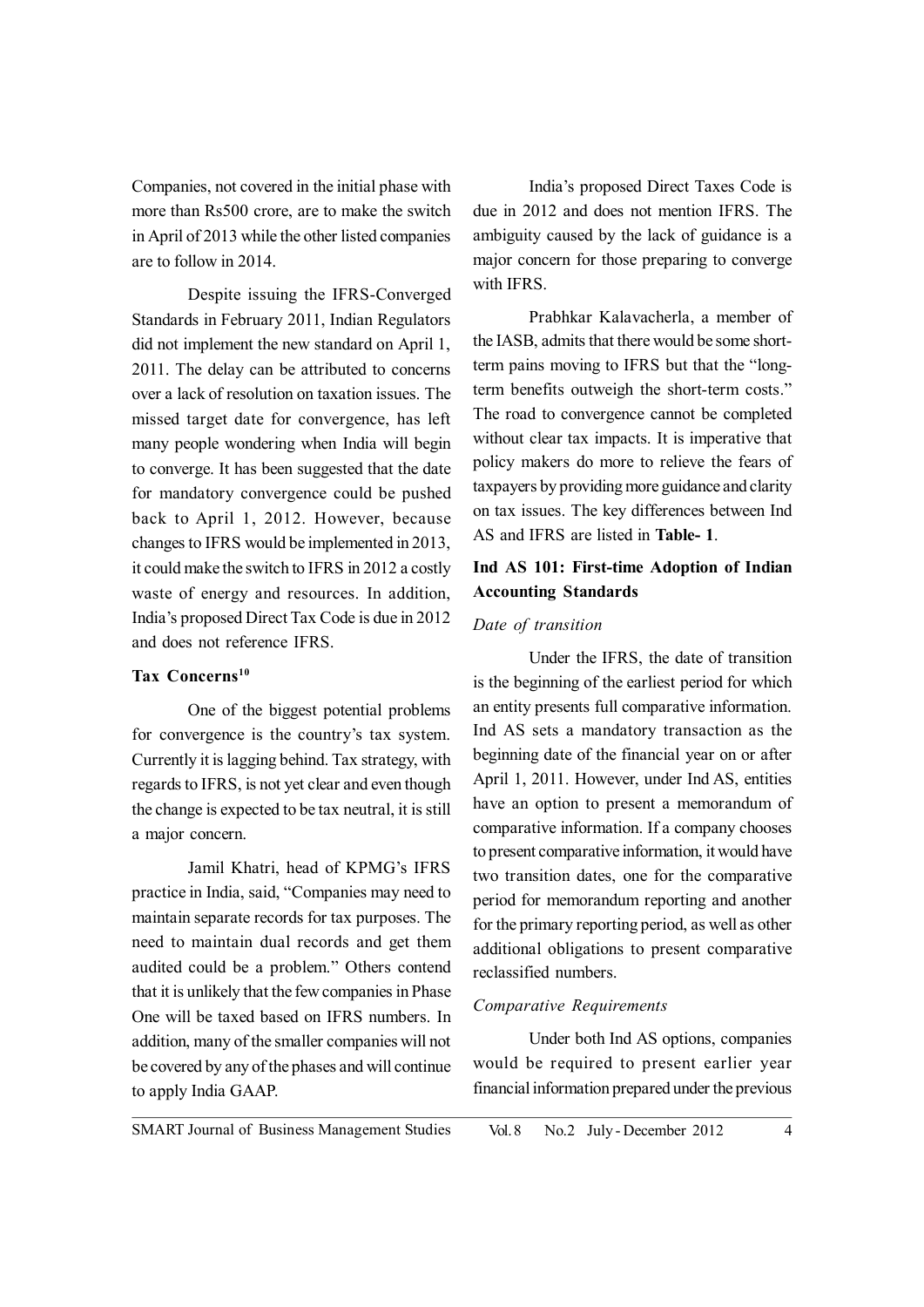GAAP. The previous GAAP statements should be reclassified to the extent practicable.

## **Ind AS 103: Business Combinations**

## *Common control transactions*

Under IFRS 3, common control transactions are excluded from the scope. Under Ind AS, common control transactions are included in the scope and are given additional guidance. The additional guidance states that business combination transactions should be accounted for under the "pooling of interest" method. Because IFRS 3 excludes common control transactions, companies have two main options to elect as their accounting policy: pooling interest method, or the fair value method. A difference occurs while using the pooling interest method under Ind AS or IFRS. Under Ind AS, the excess of the consideration given over the amount of share capital is recorded as goodwill and the shortfall is treated as capital reserve. Under the IFRS, no new good will arises while using the pooling interest method. Instead, the excess or short consideration given over aggregate book value of the assets and liabilities is included either in retained earnings or in a separate reserve.

### *Gain of bargain purchase*

Under Ind AS, any gain arising from a bargain purchase should be recognized in Other Comprehensive Income (OCI) and accumulated in equity as a capital reserve. Under the IFRS, a gain on a bargain purchase should be recognized in profit or loss.

# **Ind AS 1: Presentation of Financial Statements**

# *Presentation of Statement of Comprehensive Income (SOCI)*

IFRS also allows for a single statement approach or a two statement approach to prepare the Statement of Comprehensive Income (SOCI). The single approach requires all items of income and expense to be recognized in the Statement of Comprehensive Income. The two statement approaches require one statement to display components of profit or loss and the other to display components of Other Comprehensive Income. Ind AS requires the SOCI to be stated in a single statement.

# *Classification of expense recognized in profit and loss*

Under the Ind AS, companies are required to recognize expenses in profit or loss classified by the nature of the expense. Under the IFRS, the company has an option to recognize the expense using either nature or function on the expense within the company.

#### **Ind AS 7: Statement of Cash Flow**

# *Classification of interest and dividend in cash flow statement*

IAS 7 allows the option to classify dividends paid as an item of operating activity for financial entities. In the case of "other" entities, not financial entities, IAS 7 allows the option to classify interest paid and interest and dividends received as operating or financing cash flow. Ind AS does not allow these options and requires the classification as found in **Table -2**.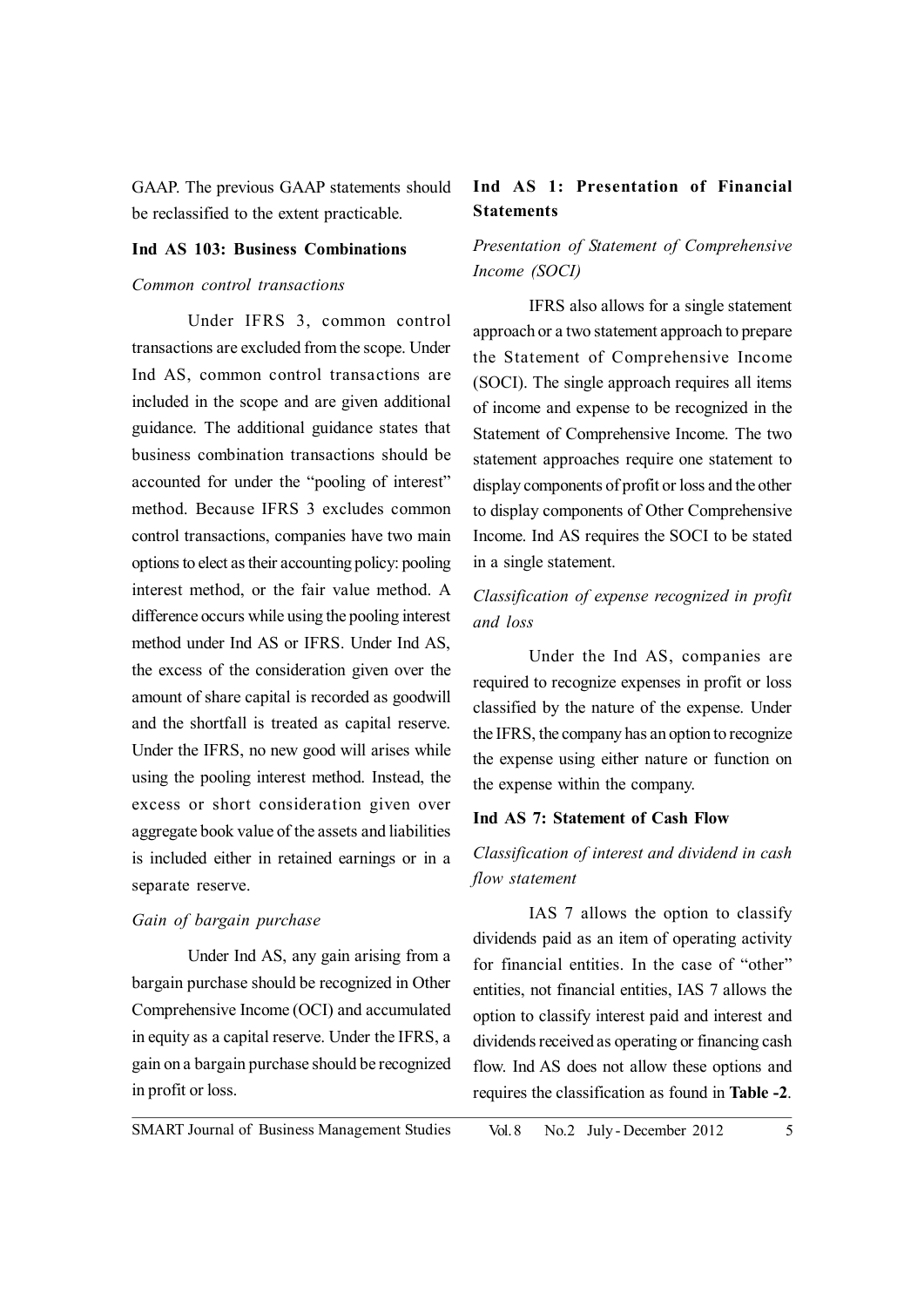#### **Ind AS 11: Construction Contracts**

## *Construction of real estate*

Under the current Indian GAAP, companies recognize revenue from construction of real estate based on percentage of completion method. Ind AS allows developers to continue to use the same accounting method. Under IAS 11, revenue from agreements for construction of real estate should be recognized on completion of contract. Percentage of completion is only allowed if the contract meets specific criteria. If companies use Ind AS 11, it would lead to a significant departure from IAS. This would prevent the financial reports from being comparable with other international real estate developers.

## **Ind AS 19: Employee Benefits**

## *Recognition of actuarial gains and losses*

Under the IFRS, actuarial gains and losses for defined benefit plans can be accounted for using three different methods: recognize immediately in the income statement, recognize in Other Comprehensive Income (OCI), or using the corridor approach. Ind AS allows only actuarial gains and losses to be recognized in Other Comprehensive Income (OCI).

#### *Discount rate for employee benefit obligation*

IAS states that the discount rate used to discount employee benefit obligations should be determined by market yields on high quality corporate bonds. Ind AS requires the discount to be measured at the market yield on government bonds. Ind AS justifies by claiming that there is not a deep market for high quality corporate bonds in India. This is mostly significant

because of the impact it will have on foreign subsidiaries of Indian Companies where market yields are available for high quality corporate bonds.

# **Ind AS 20: Accounting for Government Grants and Disclosure of Government Assistance**

IAS 20 allows the measurement of nonmonetary government grants under two methods: at fair value or nominal value. Ind AS 20 requires government grants to be measured at their fair value. In addition, IAS 20 allows grant related assets to be presented either as deferred income or by deducting the grant in arriving at the carrying amount. Under Ind AS, grant related assets are required to be set up as deferred income. This should not create any significant problems because IFRS allows the method that Ind AS requires.

# **Ind AS 21: Effects of Changes in Foreign Exchange Rates**

# *Exchange differences arising on translation of long term monetary items in equity*

Ind AS 21 provides companies with the option to recognize unrealized exchange differences arising on translation of long-term monetary assets and liabilities in equity or in profits and loss. If recognized in equity, the accumulated amount should be transferred to profit or loss over the period of maturity in "an appropriate manner". Once exercised, it is irrevocable and it is applied for all long term monetary items. IFRS does not give companies options on how to recognize unrealized exchange differences. IFRS requires the unrealized exchange differences arising from long term

SMART Journal of Business Management Studies Vol. 8 No. 2 July - December 2012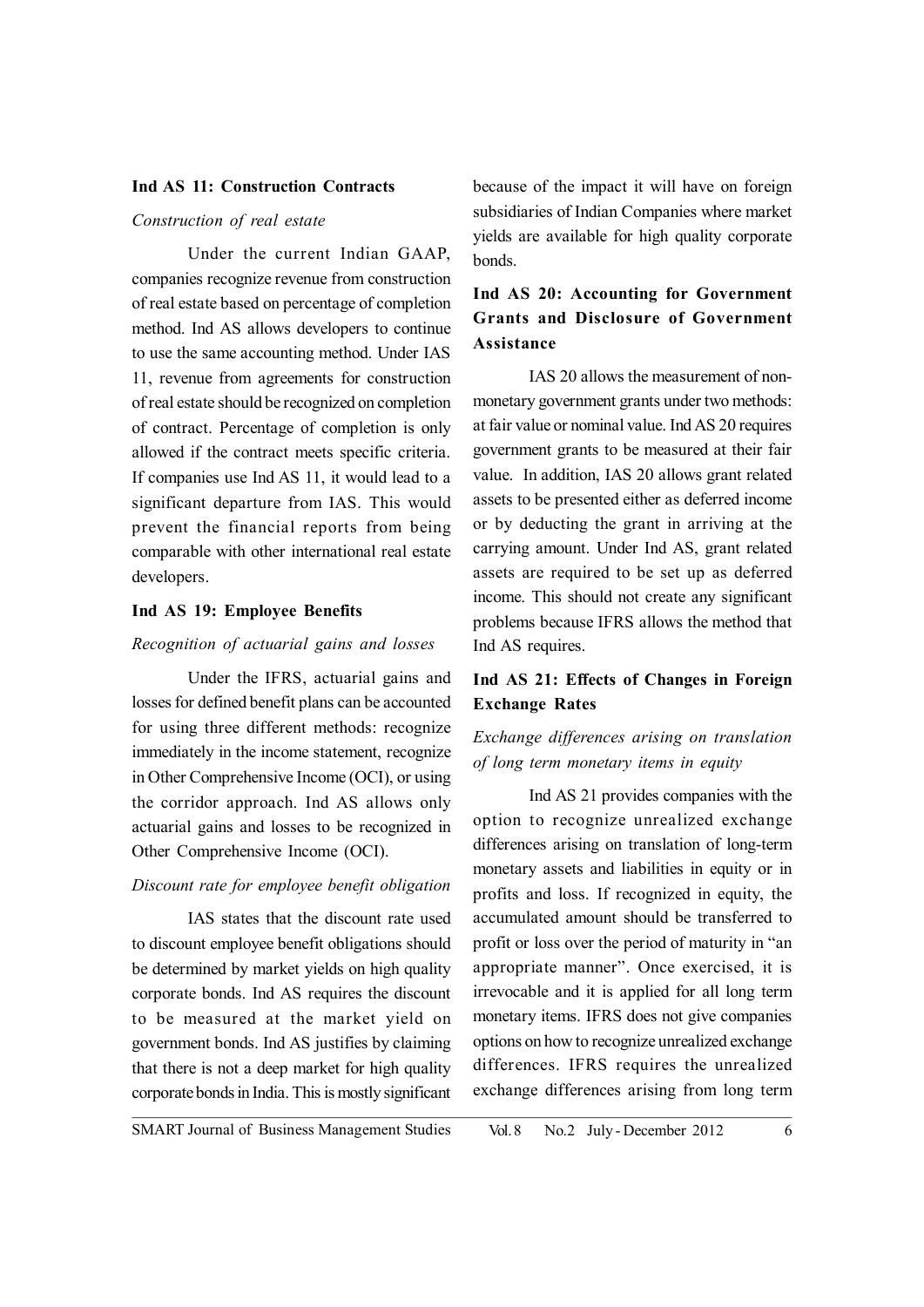monetary assets and liabilities to be recognized immediately in profit or loss.

# **Ind AS 27: Consolidated and Separate Financial Statements**

## *Format of consolidated financial statements*

Ind AS 27 has set out specific formats for the presentation of consolidated financial statements. It has set the minimum requirements for disclosure on the face of Consolidated Balance Sheet at the end of the period and a Consolidated Statement of Changes in Equity for the period as a part of the Consolidated Balance Sheet. It has also set standards for the Consolidated Statement of Profit and Loss for the period as well as for notes to the accounts. IAS 27 requires the presentation of consolidated financial statements but does not specify a format for the presentation of financial statements.

## **Ind AS 28: Investments in Associates**

## *Uniform accounting policies*

Under IAS 28, investors' financial statements should be prepared using uniform accounting policies for like transactions and events in similar circumstances. Ind AS provides exemptions from the use of uniform accounting policies if it is impracticable to do so. Ind AS has made the exemption available claiming that because the investor does not control the associate, it might be problematic to obtain the information necessary to comply with IAS 28. However, impracticability is a high threshold and it is unlikely to create many problems.

#### *Gain on bargain purchase*

There is also a difference in the way Ind AS and IAS account for gain on bargain purchases. Ind AS has gain on bargain purchase on an acquisition of investment in associates recognized in capital reserve while IAS has it recognized in profit or loss.

# **Ind AS 32: Financial Instruments: Presentation**

## *Conversion option embedded in foreign currency convertible bonds*

Ind AS 32 allows a conversion option where a fixed number of equity shares for a fixed amount of cash in any currency is treated as equity and it is not required to re-measure fair value every reporting date. Under IAS 32, the cash received for the equity shares must be the entity's functional currency. If it is not the functional currency, the conversion option should be treated as an embedded derivative and should be re-measured every reporting period.

### **Ind AS 33: Earnings per Share**

#### *Compulsory disclosure of EPS*

IAS 33 states that when both a consolidated financial statement and separate financial statements are presented, EPS related information can only be provided in the consolidated statements. Ind AS 33 requires EPS related information to be disclosed in both the consolidated and separate financial statements.

# **Ind AS 39: Financial Instruments: Recognition and Measurement**

# *Changes in fair value of a liability due to the entity's own credit risk*

In an attempt to prevent the recognition of unrealized gains or losses resulting from the changes in fair value of financial liabilities, Ind AS 39 has amended the measurement of financial liabilities so as to ignore changes in the fair value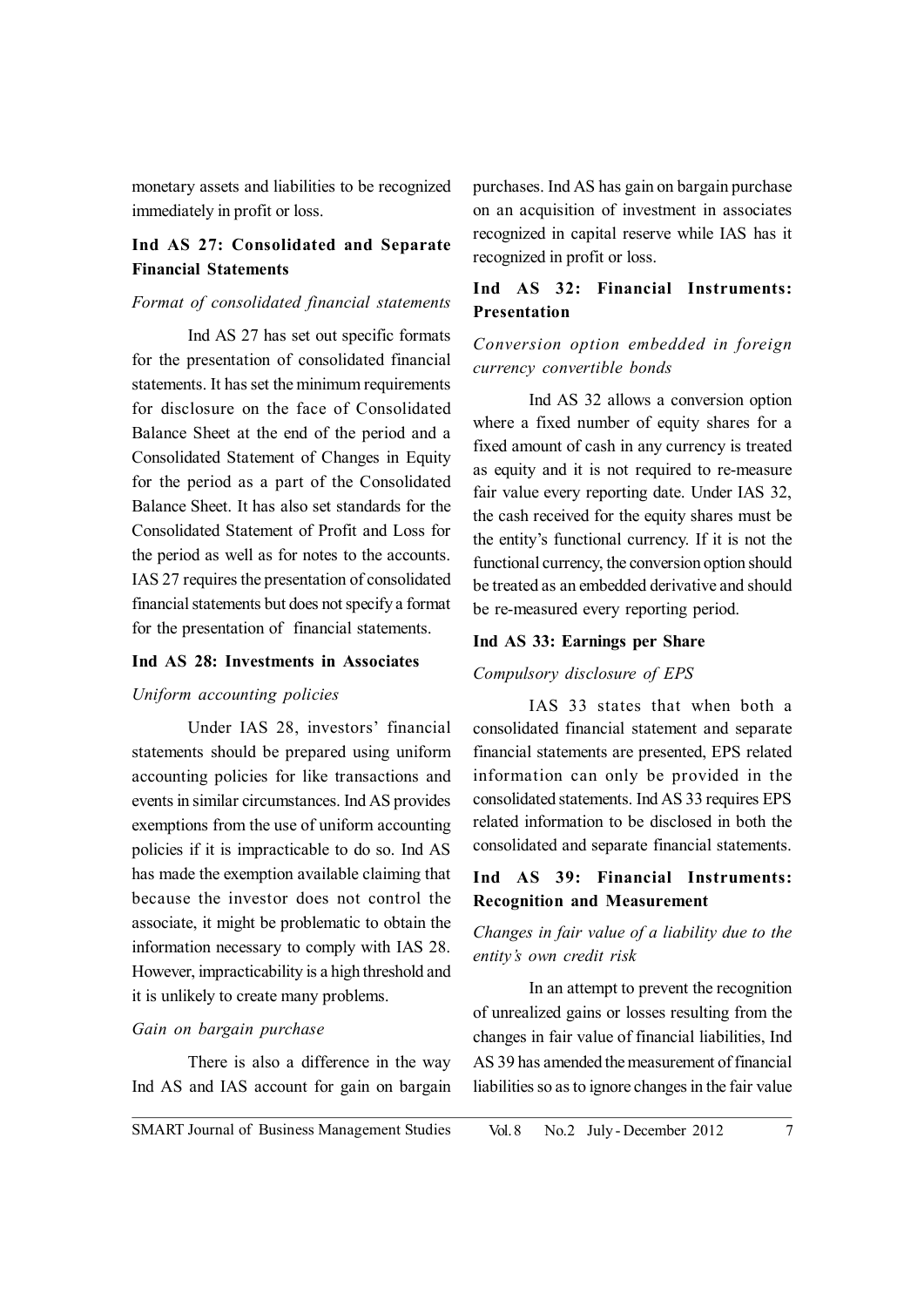subsequent to changes in the entity's own credit risk. IFRS 9 has attempted to prevent volatility in profit or loss but is vastly different from Ind AS 39. IFRS 9 requires financial liabilities to be recognized at fair value but with changes due to own credit being recognized in Other Comprehensive Income. The fair value through profit or loss designation is optional under Ind AS, which means that the conflict could be avoided by following IFRS guidance.

### **Ind AS 40: Investment Property**

*Elimination of option to recognize investment properties at fair value*

IAS 40 allows investment property to be measured under either the cost model, or the fair value model. Ind AS 40 requires that investment property be measured using the cost model. Since the cost model is an acceptable method under IAS, there should be no conflicting issues.

**Table -3** presents information where there are no significant differences between the Ind AS and IFRS.

## **Conclusion**

India has made progress on the path to convergence. However, carve-outs intended to ease the adoption, have raised concerns that significant differences between Ind AS and IFRS might lessen India's ability to influence future IFRS changes. Changes to IFRS are due soon and it is uncertain how these changes would be included in Ind AS. The concern over tax issues is also a major hurdle for the convergence with IFRS. Government agencies and administrators need to provide clearer guidance in order to enable Indian Companies to make the switch less painful. Convergence cannot be achieved without clear goals and strong leadership.

#### **Specific References**

- *1. International Accounting 3rd Edition*, Doupnik and Perera
- 2. http://www.sec.gov/rupt/34-42430.htm
- 3. http://www.ifrs.org/NR/rdonlyres/ 0B820728 7F10-4877-8068-7B65D2A3058B/0/Constitution Dec2010.pdf
- 4. http://www.iosco.org/about/index.cfm? section=background
- 5. http://www.iasplus.com/restruct/whatis. htm#objectives
- *6. The Creation of the Institute of Chartered Accountants of India: The First Steps in the Development of an Indigenous Accounting Profession Post-Independence*
- 7. http://icai.org/
- *8. Concerns raised over India's IFRS preparation*
- 9. http://ticles.economictimes.indiatimes.com/ 2011-07-27/news/29820849\_1\_implementa tion-indian-companies-accounting-advi sory-services
- 10. Concerns raised over India's IFRS preparation

#### **General References**

- About IOSCO." *IOSCO*. 05 Dec.2011.http:/ /www.iosco.org/about/ index.cfm?section=background
- "Decoding the Differences: Comparison of Ind AS with IFRS." *PWC India*. PWC, Feb. 2011. http://www.pwc.com/in/en/services/IFRS/IFRSassets /comparison \_of \_Ind \_AS \_with \_IFRS .pdf
- Doupnik, Timothy S., and Hector Perera. *International Accounting*. Third ed. NewYork: McGraw-Hill Irwin, 2012.
- Haribhakti, Shailesh. "Financial Accounting Standards: Convergence of Indian Standards with the Global Standards." *International Journal of Disclosure and Governance* 5 (2008): 272-83.
- "IAS Plus International Accounting Stan dards: What Is the IASB?" *Deloitte IASPlus*. 05 Dec. 2011. http:// www.iasplus.com/restruct/ whatis.htm#objectives

SMART Journal of Business Management Studies Vol. 8 No. 2 July - December 2012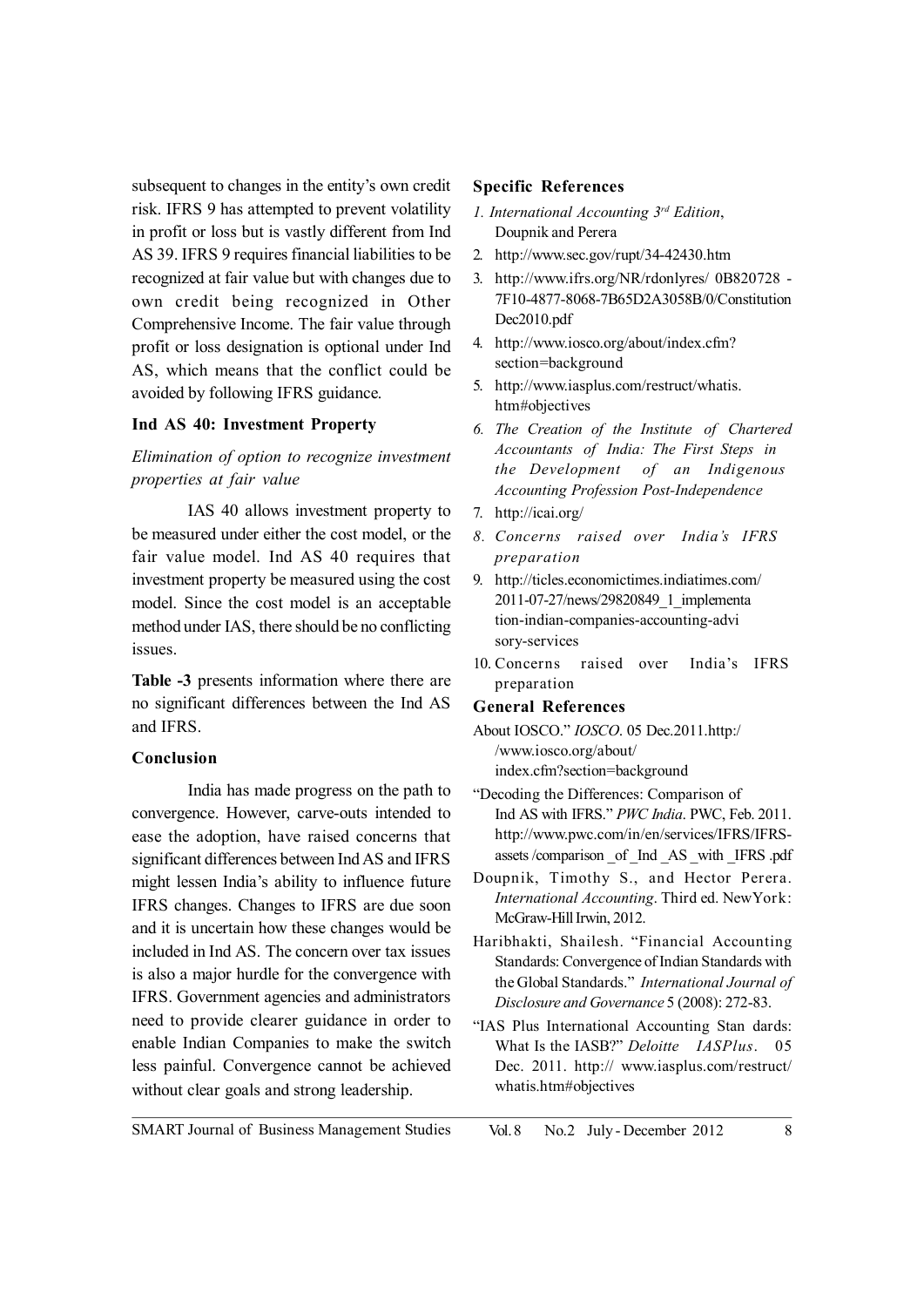*ICAI*. 05 Dec. 2011. http://icai.org/

- "IFRS Constitution." IFRS Foundation. http:// www.ifrs.org/NR/rdonlyres/ 0B820728-7F10-4877- 8068-7B65D2A3058B/0/constitutionDec2010.pdf
- "Ind AS vs. IFRS:Overview of Key Differences." *Tracking IFRS*. Deloitte. http://www.deloitte.com/ assets/Dcom- I n d i a / L o c a l % 2 0 A s s e t s / Documents/ Tracking IFRS issue9.pdf
- "International Accounting Standards." *U.S. Securities and Exchange Commission (Home Page)*. 05 Dec. 2011. http:// www.sec.gov/rules/ concept/34-42430.htm
- "Roll IFRS out from April 2012 Economic Times." *Featured Articles From The Economic Times*. 05 Dec. 2011.http://articles. economictimes

.indiatimes.com/2011-07-27/news/ 29820849 \_1\_ implementation-indian-companies-accountingadvisory-services

- Shaheen, Salman. "Concerns Raised over Indias IFRS Preparation | International Tax Review." *International Tax Review* 05 Dec. 2011.http:// www.i nternationaltaxre view.com /Article/ 2712076/Concerns-raised-over-Indias-IFRSpreparation.html
- Verma, Shraddha, and Sidney J. Gray. "The Creation of the Institute of Chartered Accountants Os India: The First Steps in the Development of an Indigenous Accounting Profession Post-Independence." *Accounting Historians Journal* 33.2 (2006): 131-56.

| Table -1                                                       |
|----------------------------------------------------------------|
| Key Differences between Ind AS and IFRS <sup><i>a, b</i></sup> |

| <b>Significant differences observed</b> |                                                                             |                           |                          |                          |  |  |
|-----------------------------------------|-----------------------------------------------------------------------------|---------------------------|--------------------------|--------------------------|--|--|
|                                         |                                                                             | <b>Corresponding IFRS</b> |                          |                          |  |  |
| <b>Notified</b><br>Ind AS               | <b>Title of Ind AS</b>                                                      | <b>IAS/IFRS</b>           | <b>IFRIC</b>             | <b>SIC</b>               |  |  |
| <b>Ind AS 101</b>                       | First Time Adoption of Indian Accounting<br><b>Standards</b>                | <b>IFRS 1</b>             | -                        |                          |  |  |
| <b>Ind AS 103</b>                       | <b>Business Combinations</b>                                                | IFRS 3                    | $\overline{\phantom{0}}$ | $\overline{\phantom{0}}$ |  |  |
| <b>Ind AS 107</b>                       | Financial Instruments: Disclosures                                          | IFRS 7                    |                          |                          |  |  |
| Ind AS <sub>1</sub>                     | Presentation of Financial Statements                                        | <b>IAS1</b>               |                          |                          |  |  |
| Ind AS <sub>7</sub>                     | <b>Statement of Cash Flows</b>                                              | IAS <sub>7</sub>          | $\overline{\phantom{0}}$ |                          |  |  |
| Ind AS <sub>11</sub>                    | <b>Construction Contracts</b>                                               | IAS 11, 18                | <b>IFRIC 12, 15</b>      |                          |  |  |
| Ind AS <sub>19</sub>                    | <b>Employee Benefits</b>                                                    | <b>IAS 19</b>             | IFRIC $14$               |                          |  |  |
| Ind AS 20                               | Accounting for Government Grants and<br>Disclosure of Government Assistance | <b>IAS 20</b>             |                          | <b>SIC 10</b>            |  |  |
| Ind AS 21                               | The Effects of Changes in Foreign<br><b>Exchange Rates</b>                  | <b>IAS 21</b>             | -                        | $\overline{\phantom{0}}$ |  |  |
| Ind AS 27                               | Consolidated and Separated Financial<br><b>Statements</b>                   | <b>IAS27</b>              | $\overline{\phantom{0}}$ | <b>SIC 12</b>            |  |  |
| Ind AS 28                               | Investments in Associates                                                   | <b>IAS 28</b>             |                          |                          |  |  |
| Ind AS 31                               | Interests in Joint Ventures                                                 | <b>IAS 31</b>             | <b>SIC 13</b>            |                          |  |  |
| Ind AS 32                               | Financial Instruments: Presentation                                         | <b>IAS 32</b>             |                          |                          |  |  |
| Ind AS33                                | Earnings Per Share                                                          | <b>IAS 33</b>             | $\overline{\phantom{0}}$ |                          |  |  |
| Ind AS 39                               | Financial Instruments: Recognition and<br>Measurement                       | <b>IAS 39</b>             | <b>IFRIC 9, 16, 19</b>   |                          |  |  |

a. Decoding the differences : Comparison of Ind AS with IFRS

b. Ind AS vs IFRS : Overview of key differences.

SMART Journal of Business Management Studies Vol. 8 No. 2 July - December 2012

9